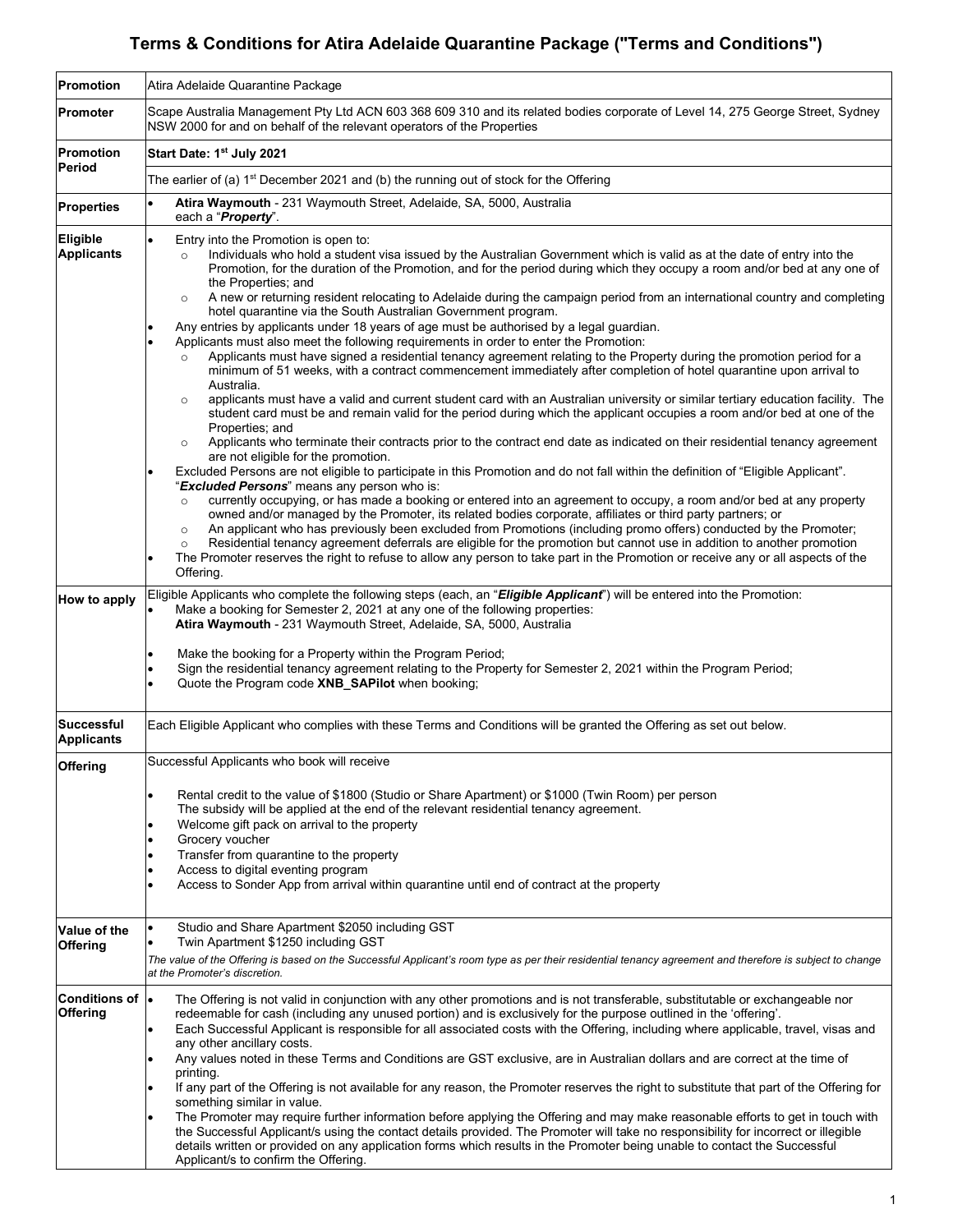|                             | Except as specifically provided for in these Terms and Conditions, all other terms and conditions of the relevant residential<br>tenancy agreement and ancillary documents continue to apply and are not varied by these Terms and Conditions.<br>The allocation of the Offering is subject to availability of rooms and/or beds (including, without limitation, during or after the<br>Promotion Period). The Promoter cannot guarantee availability of rooms and/or beds at any Property.<br>The Promoter reserves the right, without notice, to withhold or grant an Offering (or any part thereof) to any Successful Applicant<br>at any time.<br>If for any reason a Successful Applicant's residential tenancy agreement relating to a Property is terminated or ended prior to the<br>expiry date of that residential tenancy agreement, the relevant Successful Applicant must immediately return the Offering to the<br>Promoter. |
|-----------------------------|--------------------------------------------------------------------------------------------------------------------------------------------------------------------------------------------------------------------------------------------------------------------------------------------------------------------------------------------------------------------------------------------------------------------------------------------------------------------------------------------------------------------------------------------------------------------------------------------------------------------------------------------------------------------------------------------------------------------------------------------------------------------------------------------------------------------------------------------------------------------------------------------------------------------------------------------|
| Notification<br><b>Date</b> | The Promoter will use reasonable endeavours to notify Successful Applicant/s about the outcome of an Offering application within<br>approximately 48 hours of the Eligible Applicant successfully completing the steps outlined in the 'How to apply' section of these Terms<br>and Conditions.                                                                                                                                                                                                                                                                                                                                                                                                                                                                                                                                                                                                                                            |

## **General**

## **1. Definition and acknowledgement**

- (a) In these Terms and Conditions, "**you**" refers to any person entering the Promotion.
- (b) You acknowledge and agree that you have read these Terms and Conditions and that by entering the Promotion you are deemed to have accepted these Terms and Conditions.

## **2. Taxes**

Any taxes, duties or levies which may be payable due to the Successful Applicant receiving the Offering are the sole responsibility of the Successful Applicant. The Promoter encourages each Successful Applicant to seek independent financial and tax advice.

### **3. Exclusion of Liability**

- (a) Whilst the Promoter will use all reasonable endeavours to arrange the distribution of the Offering, by entering this Promotion, you acknowledge that circumstances beyond the control of the Promoter may prevent the distribution of the Offering.
- (b) To the extent permitted by law, the Promoter is not liable for any loss, including (but not limited to) direct, consequential (including economic) or indirect loss or any loss of profits, by reason of any act or omission (deliberate or negligent) by the Promoter or their servants or agents in connection with the Promotion or the arrangement for supply, or the supply or failure to supply, of any goods or services by any person to you.
- (c) Nothing in these Terms and Conditions affect, nor is intended to affect, any rights you might have that are not able to be excluded under applicable Australian consumer protection laws.

### **4. Use of Personal Information**

The Promoter will collect, hold, use and disclose your personal information in accordance with the Promoter's privacy policies located on the following websites: [www.scape.com/en-au/about/privacy,](http://ww.scape.com/en-au/about/privacy,) [www.urbanest.com.au/legal/](http://www.urbanest.com.au/legal/) an[d www.atira.com/privacy-policy/.](http://www.atira.com/privacy-policy/) By entering the Promotion, you acknowledge that you have read, understood and accepted these privacy policies and consent to the Promoter collecting your sensitive information (if applicable) in accordance with these privacy policies.

#### **5. General**

- (a) The Promoter, its employees, officers, agents, parent companies, related bodies corporate, investors, business partners and subsidiaries are not responsible for and shall not be liable for:
	- (i) any condition caused by events beyond the control of the Promoter that may cause the Promotion or Offering to be disrupted or corrupted;
	- (ii) any injuries, losses (including, without limitation, loss of profits), or damages of any kind caused by or contributed to the Offering or resulting from acceptance, possession, use, misuse, withdrawing, or withholding of the Offering, or from participation in the Promotion; or
	- (iii) any printing or typographical errors in any materials associated with the Promotion or the Offering.
- (b) The Promoter reserves the right to, at any time:
	- (i) make any enquiries for the purpose of assessing the honesty and integrity of the relevant Eligible Applicant or Successful Applicant;
	- (ii) in its sole and unfettered discretion, disqualify an Eligible Applicant or Successful Applicant;
	- (iii) cancel or suspend the Promotion if the security, fairness, integrity, or proper operation of the Promotion or Offering is compromised in any way, including by unauthorised human intervention or any other causes beyond the reasonable control of the Promoter;
	- (iv) disqualify any Eligible Applicant or Successful Applicant who engages in offensive, illegal or objectionable conduct in respect of the Promotion or any of the Properties;
	- (v) disqualify any Eligible Applicant or Successful Applicant who tampers with the application process, or who submits an application that is not in accordance with these Terms and Conditions;
	- (vi) cancel, terminate, modify or suspend the Promotion in accordance with any written directions given by any relevant government or regulatory authority to do so; and/or
	- (vii) request an Eligible Applicant or Successful Applicant to provide proof of age or identity, residency at the relevant Property, or enrolment and participation in an Australian university (or similar tertiary education facility) course or Promotion that satisfies these Terms and Conditions.